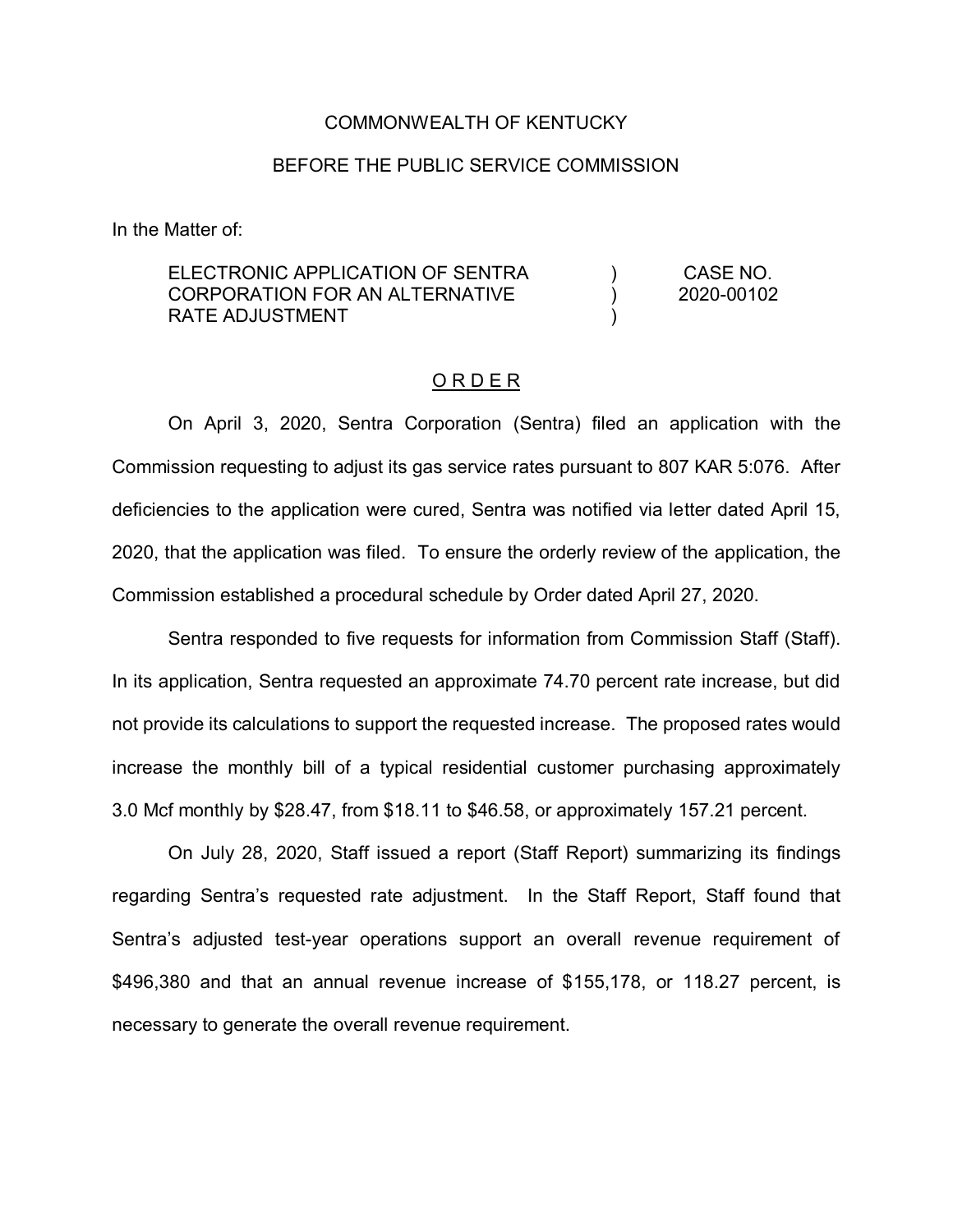On August 10, 2020, Sentra filed with the Commission its comments on the Staff Report, wherein it accepted Staff's recommended revenue requirement and rates, but requested an informal conference be held to clarify issues Sentra identified with the Staff Report. Additionally, Sentra commented that it believed there was an error in Staff's calculation of the revenue requirement shown on page 13 of the Staff Report, which involved the pro forma adjustments to remove revenues and expenses related to Sales to Clay Gas, and the reduction in the calculation of the revenue requirement of \$208,026.<sup>1</sup>

On November 25, 2020, Sentra filed notice that it planned to implement its proposed rates on and after November 26, 2020. Sentra also stated that it would maintain its records in a manner to enable it, or the Commission, to determine the amounts to be refunded and to whom a refund is due if the Commission were to order rates that differed from Sentra's proposed rates and ordered the issuance of a refund.<sup>2</sup>

#### BACKGROUND

Sentra is a gas utility that owns and operates a gas distribution system through which it provides retail gas service to approximately 210 retail customers that reside in Monroe County, Kentucky.<sup>3</sup> Sentra's last application for rate adjustment was in 2016.<sup>4</sup>

 <sup>1</sup> Sentra Corporation's Response to Commission Staff Report at 1–2.

<sup>2</sup> Sentra's Notice of Implementation of Proposed Rates at 1.

<sup>3</sup> *Annual Report of Sentra Corporation c/o Sentra Resources to the Public Service Commission for the Calendar Year Ended December 31, 2019* (Annual Report) at 9 and 26.

<sup>4</sup> Case No. 2016-00384, *Application of Sentra Corporation for Rate Adjustment Pursuant to 807 KAR 5:076* (Ky. PSC Sept. 14, 2017).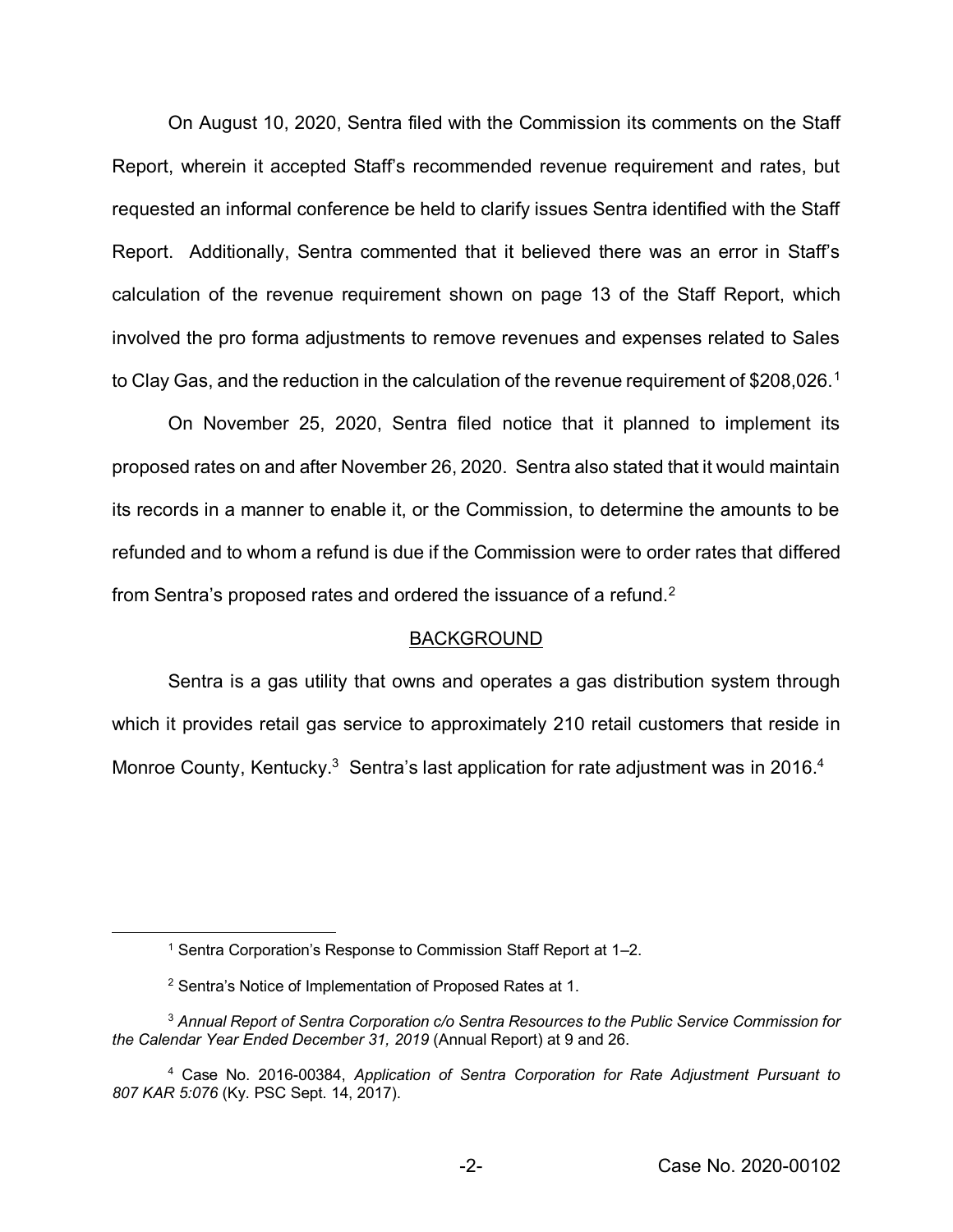### TEST PERIOD

The calendar year ended December 31, 2019, was used as the test year to determine the reasonableness of Sentra's existing and proposed gas rates as required by 807 KAR 5:076, Section 9.

# SUMMARY OF REVENUE AND EXPENSES

Based on the Staff Report, Sentra's pro forma operational revenue is as follows:<sup>5</sup>

|                                                        | 2019<br>Test Year       | Pro Forma<br>Adjustments  | <b>Staff</b><br>Pro Forma<br>Operations |
|--------------------------------------------------------|-------------------------|---------------------------|-----------------------------------------|
| <b>Operating Revenues</b><br><b>Operating Expenses</b> | 402,946<br>S<br>592,358 | \$ (265,753)<br>(155,544) | 137,193<br>S<br>436,814                 |
| Net Operating Income<br><b>Discounts Earned</b>        | (189, 412)<br>42        | (110, 209)                | (299,621)<br>42                         |
| Income Available for Debt Service                      | (189,370)               | (110,209)                 | (299,579)                               |

### REVENUE REQUIREMENT ADJUSTMENTS

Billing Analysis Adjustment. In the Staff Report, Staff recommended the Commission increase test-year revenues by \$20,072 based on Sentra's current billing analysis subsequent to the removal of Sales to Clay Gas and the revenue from the Gas Cost Recovery Rate (GCR).<sup>6</sup> The Commission finds that this adjustment meets the ratemaking criteria of being known and measurable and reasonable and should be approved.

 <sup>5</sup> *See* Appendix A for a complete pro forma.

<sup>6</sup> Staff Report at 8, Adjustment A.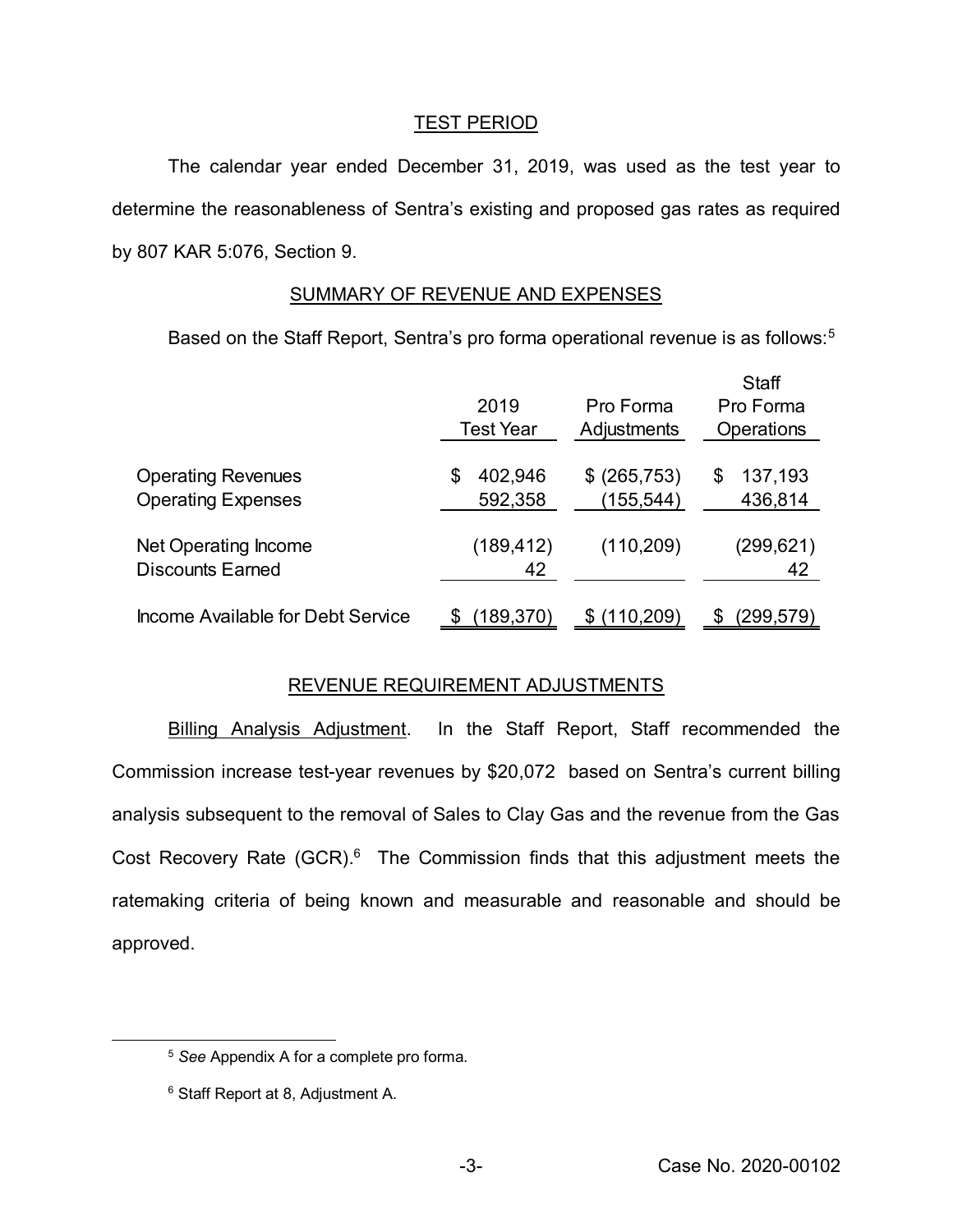Sales to Clay Gas. In the Staff Report, Staff recommended Sentra reclassify the net income from sales to Clay Gas separately from Sentra's retail revenue and expenses, resulting in net adjustments to the pro forma of \$208,026.<sup>7</sup> The Commission finds that these reclassification adjustments meet the ratemaking criteria of being known and measurable and the resulting pro forma income and expenses are representative of Sentra's operations for retail sales and are reasonable.<sup>8</sup>

Sales Directly Attributed to Cost of Natural Gas. In the Staff Report, Staff recommended that the Commission remove Sales attributable to GCR rate revenue of \$108,935 from pro forma operations.<sup>9</sup> The Commission finds that because GCR rate revenue is recovered through the GCR mechanism as provided in Sentra's tariff, it should be properly excluded from the calculation of the base rate revenue requirement, and therefore the adjustment proposed by Staff is reasonable.

Overcollection Due to GCR Rate Mechanism. In the Staff Report, Staff recommended the Commission further decrease Sales of Gas by an additional \$15,509 to reflect an overcollection in GCR rates that occurred in the test year.<sup>10</sup> The Commission

 <sup>7</sup> *Id.*, Adjustment B.

<sup>8</sup> 807 KAR 5:076. Alternative rate adjustment procedure for small utilities, Section (9). *See also* Case No. 2001-00211, *The Application of Hardin County Water District No. 1 for (1) Issuance of Certificate of Public Convenience and Necessity; (2) Authorization to Borrow Funds and to Issue its Evidence of Indebtedness therefor; (3) Authority to Adjust Rates; and (4) Approval to Revise and Adjust Tariff* (Ky. PSC Mar. 1, 2002); Case No. 2002-00105, *Application of Northern Kentucky Water District for (A) an Adjustment of Rates; (B) a Certificate of Public Convenience and Necessity for Improvements to Water Facilities if Necessary*; a*nd (C) Issuance of Bonds* (Ky. PSC June 25, 2003); Case No. 2017-00417, *Electronic Proposed Adjustment of the Wholesale Water Service Rates of Lebanon Water Works* (Ky. PSC July 12, 2018); and Case No. 2019-00080, Electronic Proposed Adjustment of the Wholesale Water Service Rates of the City of Pikeville to Mountain Water District (Ky. PSC Dec. 19, 2019).

<sup>&</sup>lt;sup>9</sup> Staff Report at 9, Adjustment C.

<sup>10</sup> *Id.*, Adjustment D.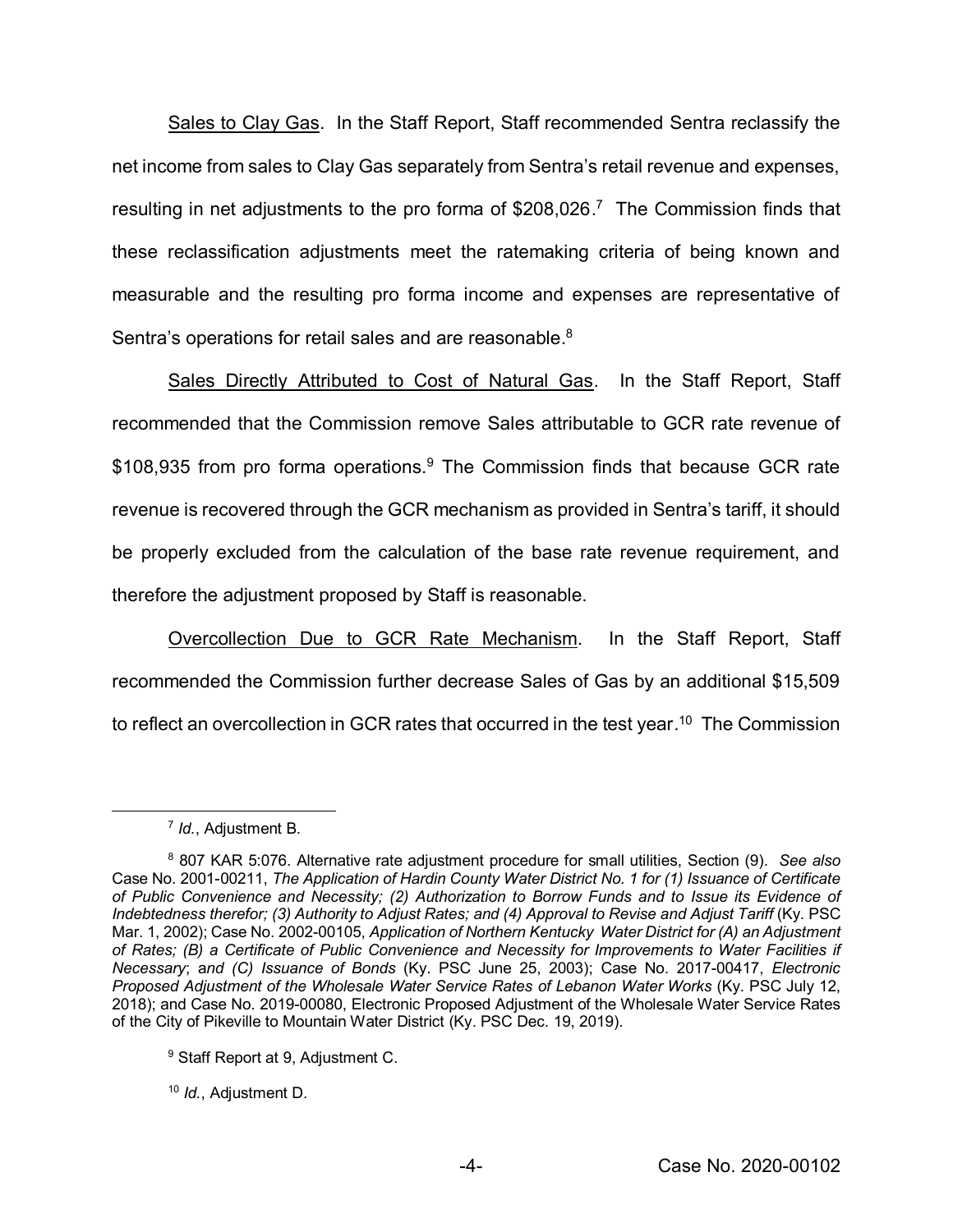finds that this adjustment is a known and measurable change to Sales, is reasonable, and should be accepted.

Disconnection and Reconnection Charges. In the Staff Report, Staff recommended the Commission increase pro forma Service/Fee Income by \$418 to reflect the revision of Sentra's disconnection/reconnection charge, which Staff believed should be adjusted to \$44.00 each.<sup>11</sup> The Commission finds that the disconnection and reconnection charge should be revised to \$44.00 for each charge based on the as filed cost justification sheets, and that the recommended adjustment to pro forma operations is reasonable based on this revision.

Contractual Service Provided to Clay Gas. In the Staff Report, Staff recommended the Commission accept Sentra's proposed adjustment to Contractual Services that were provided to Clay Gas in the amount of \$14,369 to reflect an increase to payroll costs for services provided each month per Sentra's contractual agreement with Clay Gas.<sup>12</sup> The Commission finds that this adjustment is reasonable and notes that as explained in the Staff Report, these amounts were removed for ratemaking purposes with the reclassification adjustment made in Staff's Adjustment (B) to correctly record net income from sales to Clay Gas.13

Cost of Natural Gas. In the Staff Report, Staff recommended the Commission adjust pro forma expenses in the amount of \$233,357 for the cost of natural gas, as the

 <sup>11</sup> *Id.* at 8–9, Adjustment E.

<sup>12</sup> *Id.* at 11, Adjustment F.

<sup>13</sup> *Id.* at 8, Adjustment B.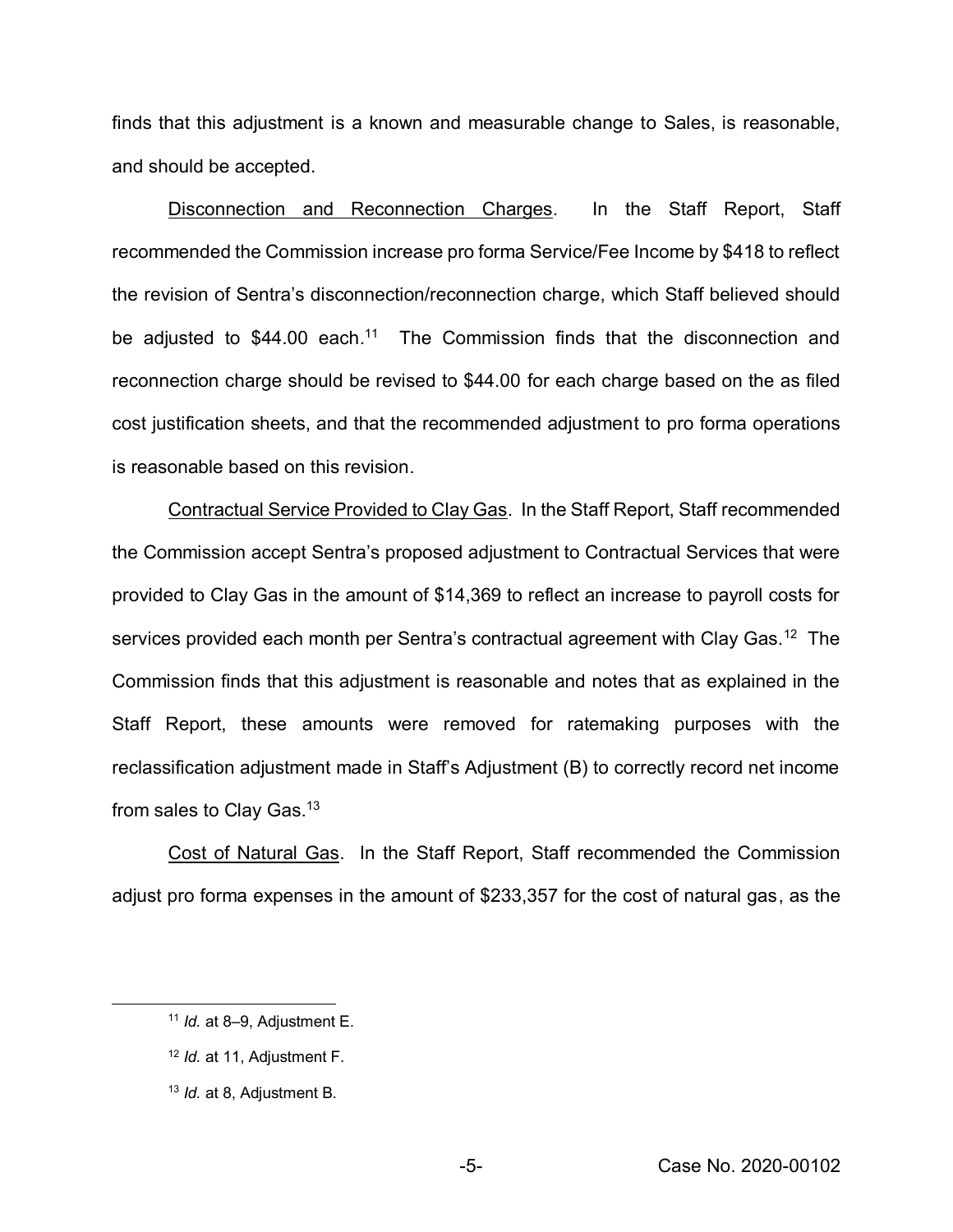costs are recovered through the GCR mechanism as provided in Sentra's tariff.<sup>14</sup> The Commission finds that this adjustment is reasonable and should be accepted.

Salaries and Wages - Office Manager. In the Staff Report, Staff recommended an increase to pro forma operations of \$47,175 to annualize the weekly salary of an employee hired in December of the test period.<sup>15</sup> The Commission finds that this adjustment is known and measurable and reasonable and should be accepted.

Miscellaneous Expenses. In the Staff Report, Staff recommended an adjustment to reduce Sentra's test-year Miscellaneous Expense by \$194. Based on a review of Sentra's 2019 general ledger, Staff discovered expenses reported for an office outing hosted by Sentra Resources and late payment penalties paid to US Bank and the Kentucky State Treasurer.<sup>16</sup> The Commission finds that this adjustment is reasonable on the grounds that these expenses are not required for the provision of gas service to Sentra's customers and should be accepted.

Amortization of Rate Case Expense. In the Staff Report, Staff recommended the Commission accept Sentra's proposed adjustment to increase Professional Expense by \$5,417 for rate case expenses incurred as a result of this proceeding.<sup>17</sup> The Commission finds that this adjustment is reasonable and should be accepted.

Amortization. In the Staff Report, Staff recommended the Commission accept Sentra's proposed adjustment to reduce test-year amortization by \$6,443 for state taxes

 <sup>14</sup> *Id.* at 11, Adjustment G.

<sup>15</sup> *Id*., Adjustment H.

<sup>16</sup> *Id.* at 12*,* Adjustment I.

<sup>17</sup> *Id*., Adjustment J.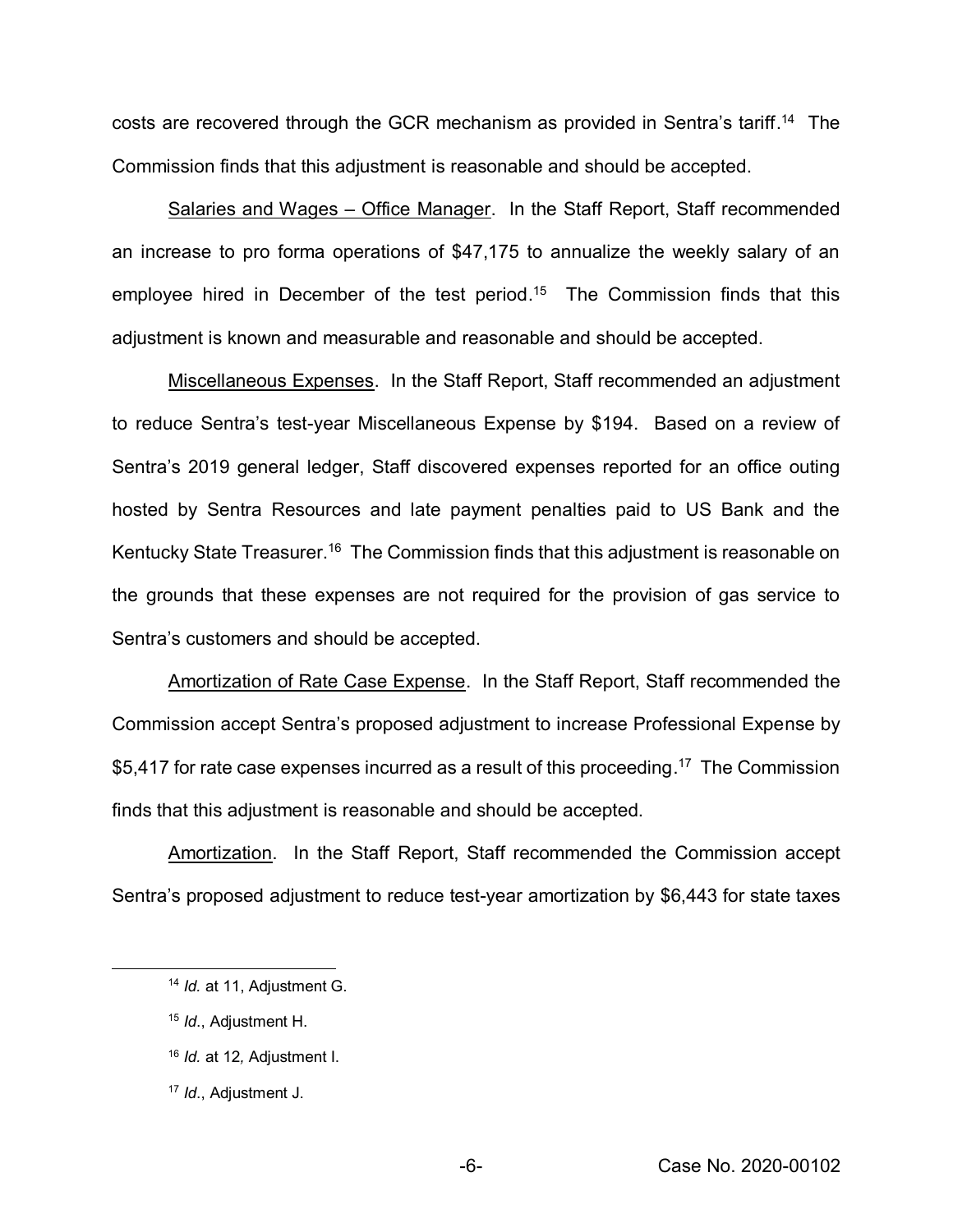withheld that were not yet remitted.<sup>18</sup> The Commission finds that this adjustment is reasonable and should be accepted.

### REVENUE REQUIREMENT

The Commission notes that while it accepts the findings of Staff's recommended adjustments to pro forma operations, the issue of the revenue requirement calculation brought to the Commission's attention through Sentra's comments must be addressed. The Commission acknowledges Staff's error in the calculation of the Revenue Requirement as presented in the Staff Report with respect to the reduction in the Revenue Required from Rates of \$208,026. While Sentra stated its acceptance of the recommended rates calculated in the Staff Report despite the noted error, the Commission believes that Sentra's operations would be significantly impaired if the Commission were to authorize the recommended increase of \$155,178 as requested by Sentra. Therefore, the Commission finds that the recommended increase to base rates of \$155,178 should be approved for one year after the date of this Order, and then rates should be adjusted to reflect a revised Revenue Requirement that takes into account the error in the Staff Report. As a result of these revisions, Sentra requires an increase in revenues of \$363,205, or 276.82 percent above pro forma present rate revenues as shown below:

 <sup>18</sup> *Id*., Adjustment K.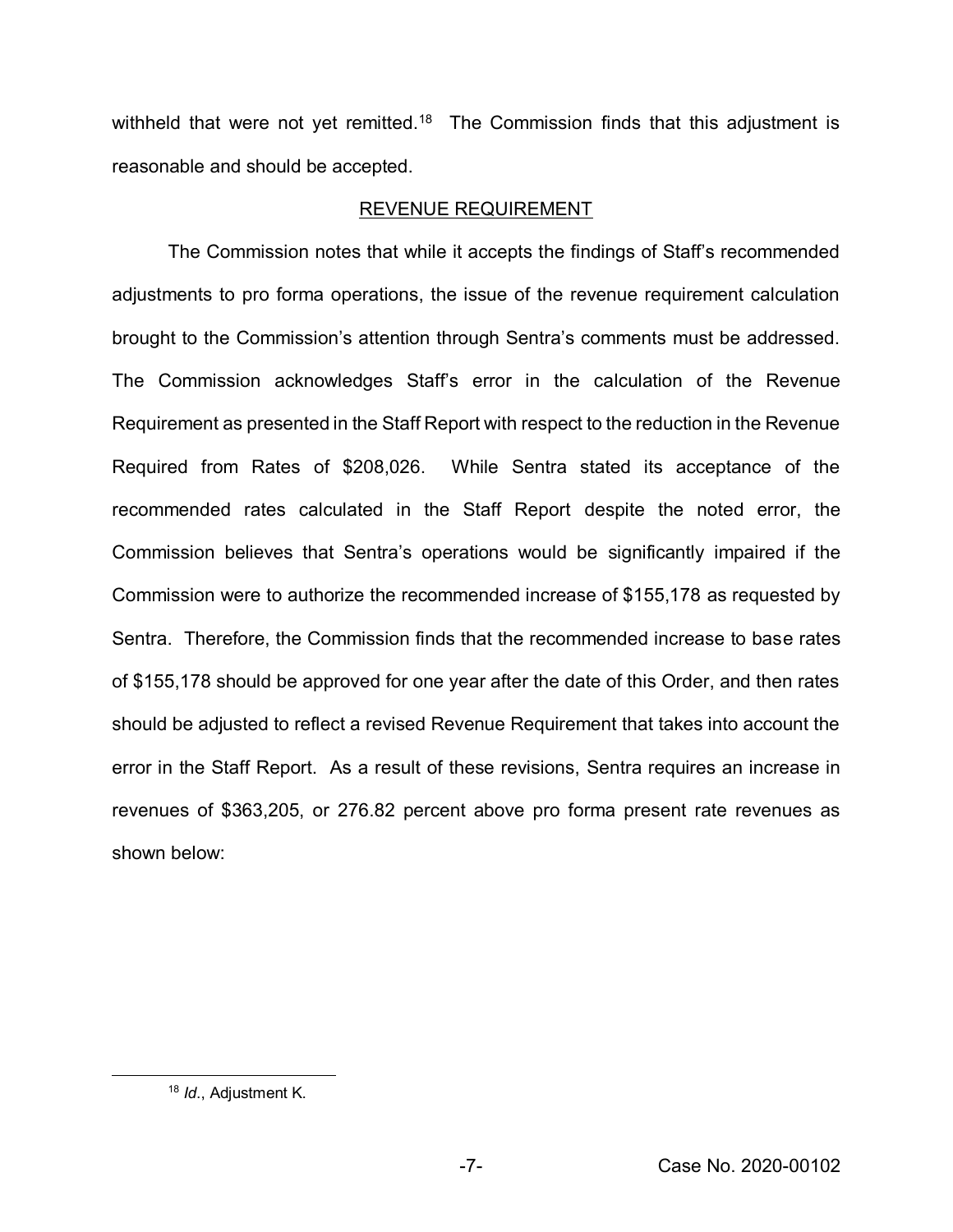| Pro Forma Operating Expenses                          |  | 436,814   |
|-------------------------------------------------------|--|-----------|
| Divide by: Operating Ratio                            |  | 88%       |
|                                                       |  |           |
| Overall Revenue Requirement                           |  | 496,380   |
| Plus: 5-Year Average Interest Expense on Indebtedness |  | 4,060     |
| Service Fee Income<br>Less:                           |  | (5,986)   |
| <b>Discounts Earned</b>                               |  | (42)      |
| <b>Revenue Required from Rates</b>                    |  | 494,412   |
| Less: Pro Forma Present Rate Service Revenues         |  | (131,207) |
| Required Revenue Increase                             |  | 363,205   |
|                                                       |  |           |
| Adjusted Percentage Increase                          |  | 276.82%   |

#### RATE DESIGN

The Commission finds that based on the results of Staff's analysis of Sentra's rates and in the absence of a cost of service study, the across-the-board method as proposed by Staff is an appropriate and equitable method to allocate the increased cost to Sentra's customers. The Commission finds that the rates set forth in Appendix B to this Order are based upon the revenue requirement contained in the Staff Report, are reasonable for the first year following this Order, and will produce revenues sufficient for Sentra to operate safely. The Commission finds that the Phase 2 rates set forth in Appendix C to this Order are based on the adjusted revenue requirement as described in the paragraphs above, and are reasonable and necessary for Sentra to provide safe, reliable, and adequate service to its customers on a going forward basis, one year from the date of this Order. The Phase 1 rates in Appendix B will increase a typical residential customer's monthly gas bill from \$18.11 to \$40.66, an increase of \$22.55, or approximately 124.51 percent. The Phase 2 rates in Appendix C will increase a typical residential customer's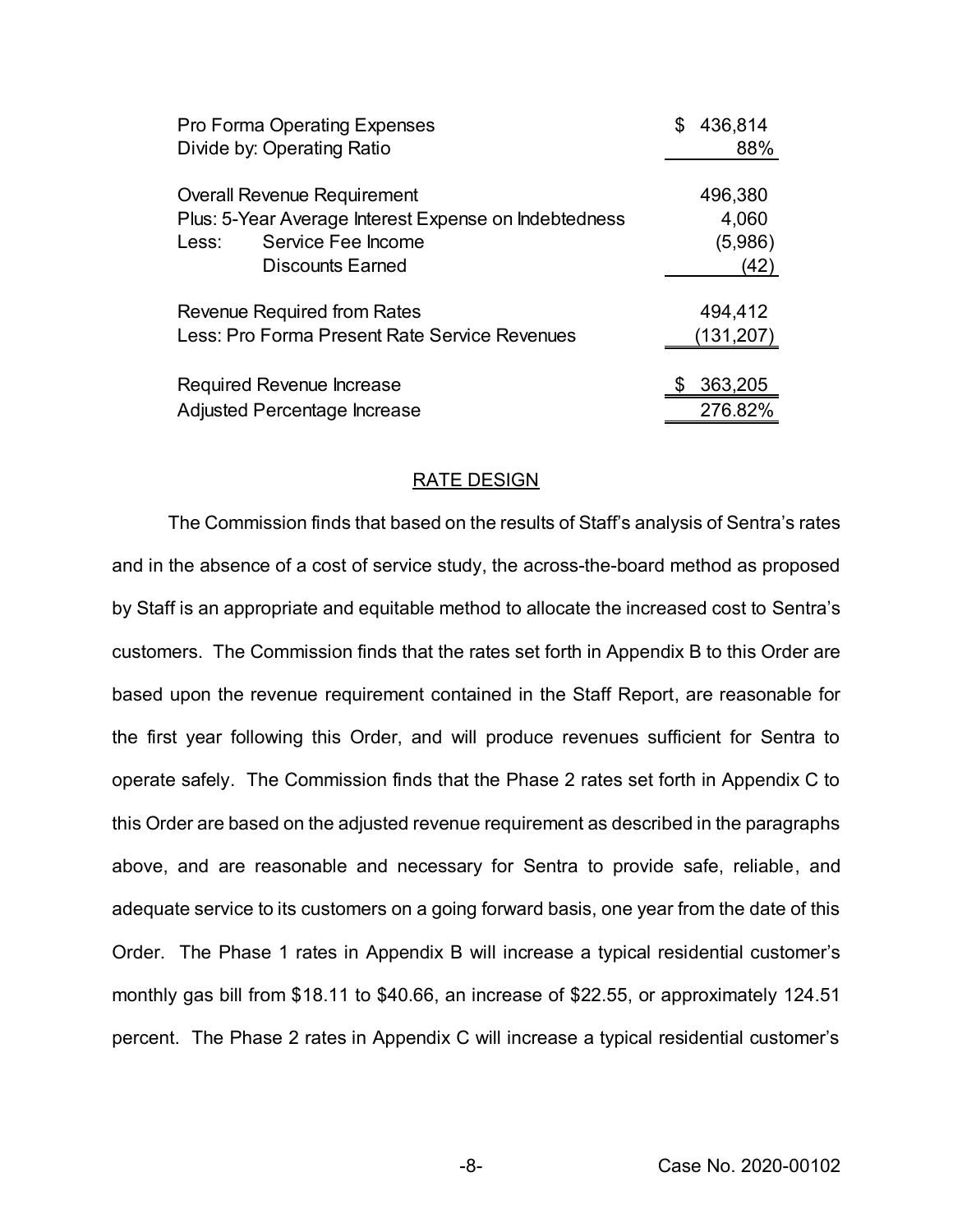monthly gas bill from \$40.66 to \$68.45, an increase of \$27.79, or approximately 68.33 percent.

In addition to the findings regarding the rate design set out above, the Commission finds that the rates placed into effect on November 26, 2020, as set forth in Sentra's notice it filed with the Commission are different from the rates approved in the rate schedules in this case, and that any difference between the Phase 1 rate, and the rates implemented in Sentra's November 25, 2020 notice, should be refunded accordingly.

# MODIFICATION TO TARIFF REGARDING LATE PAYMENT PENALTIES

During the Commission's review of the record of this case and Sentra's tariff, it has come to the Commission's attention that Sentra has questionable language regarding its policy on late payment penalties to commercial customers. The tariff as written states:

> A late payment penalty of five (5%) may be assessed, only once on any bill for rendered services, excluding Residential Customers, if a Customer fails to pay the bill by due date shown on Customer's bill. Any payment received will first be applied to the bill for service rendered. Additional penalty charges shall not be assessed on unpaid penalty charges.<sup>19</sup>

The Commission finds that the use of the word "may" in Sentra's tariff is unreasonable and allows Sentra discretion with regard to whether it can assess late payment penalties. KRS 278.170(1) prohibits unreasonable differential rate treatment of customers of the same class, and the use of "may" opens up the possibility that one commercial customer would be required to pay a late payment penalty while another similarly situated commercial customer under identical circumstances may not have to pay the late payment penalty. Sentra's tariff does not sufficiently describe under what circumstances a commercial customer would have to pay, or be excused from paying, a

 <sup>19</sup> Sentra Corporation Tariff, Sheet No. 21.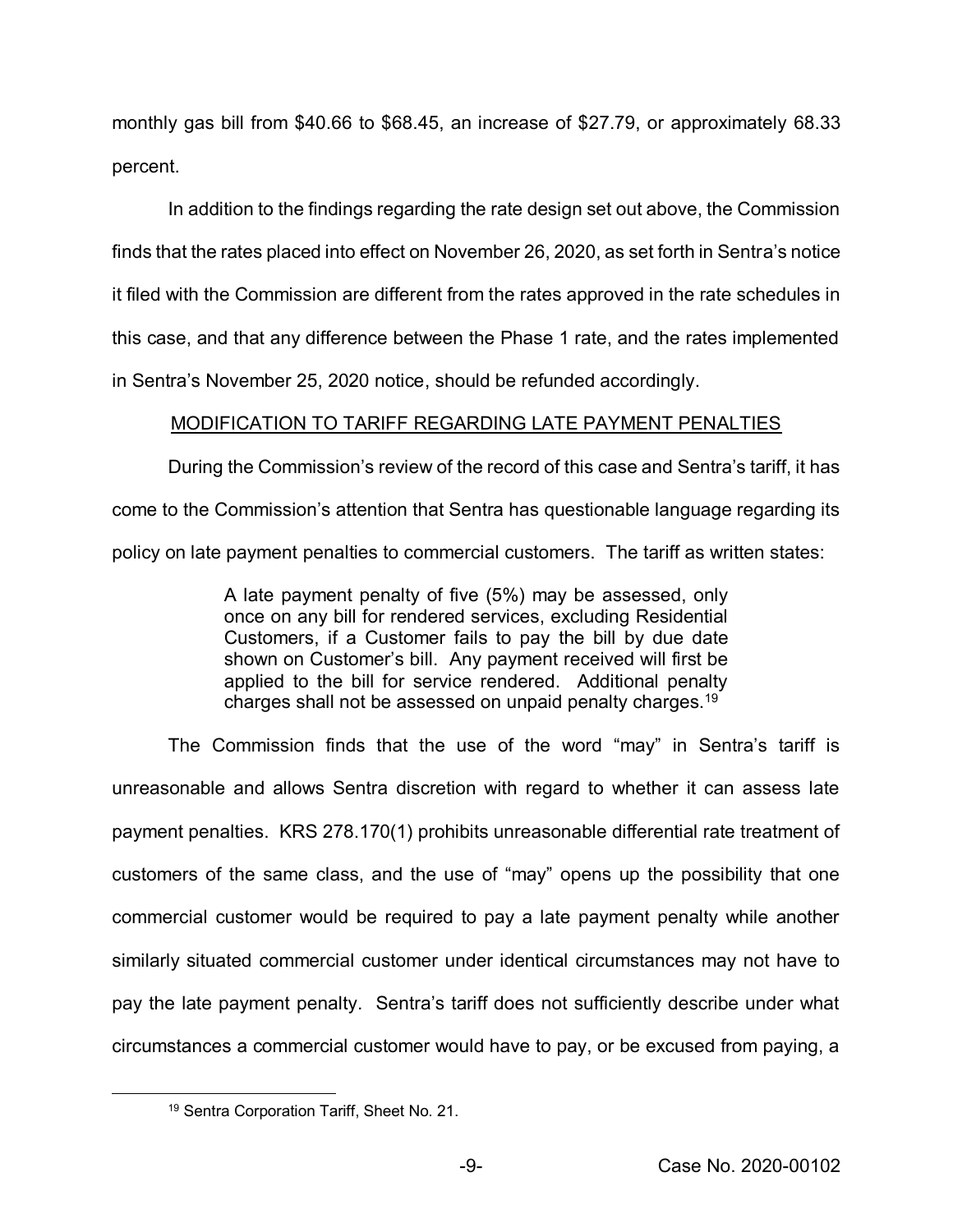late payment penalty. Therefore, the Commission finds that Sentra should revise its tariff to either explain in greater detail the circumstances under which a commercial customer would be required to pay a late payment penalty, and when it would be excused, or Sentra should replace "may" with "shall.

After consideration of the evidence of record and being otherwise sufficiently advised, the Commission finds that:

1. The recommendations contained in the Staff Report are supported by the evidence of record, are reasonable, and as noted above are adopted.

2. The gas service rates proposed by Sentra are denied.

3. The gas service rates set forth in the Appendix B to this Order are fair, just and reasonable and are approved for service rendered on and after the date of this Order.

4. The Phase 2 gas service rates set forth in Appendix C to this Order are fair, just and reasonable and are approved for service rendered one year from the date of this Order.

5. Sentra should file notice to its customers in the style set forth in Appendix D to this Order one month before the effective dates of the Phase 2 gas rates approved herein.

6. Sentra should refund any difference between the Phase 1 rates and the rates implemented in Sentra's November 25, 2020 notice to the Commission billed to its customers.

7. Sentra should modify its tariff relating to late payments for commercial customers.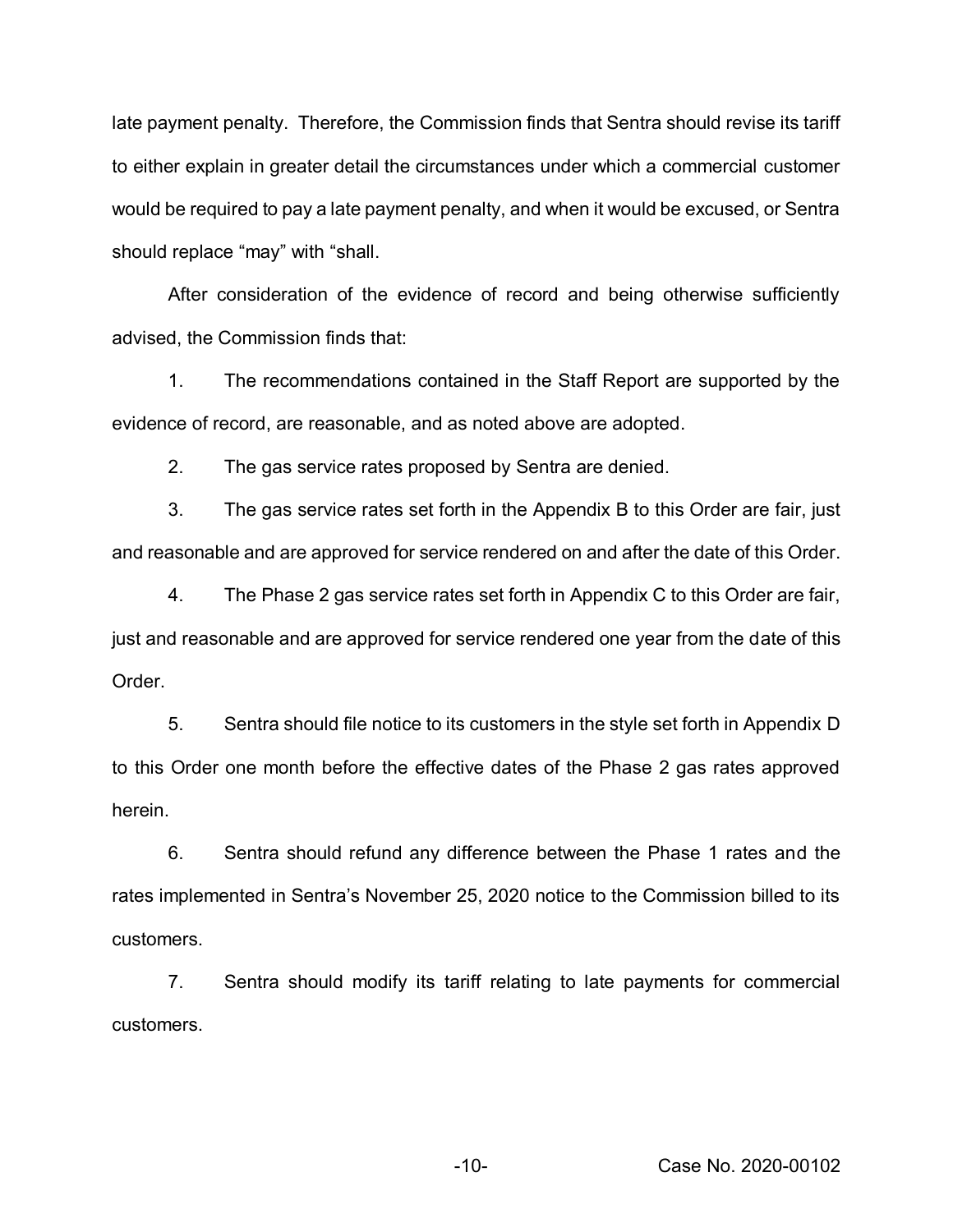IT IS THEREFORE ORDERED that:

1. The adjustments and recommendations contained in this Order are adopted.

2. The gas service rates proposed by Sentra are denied.

3. The rates set forth in the Appendix B to this Order are approved for service rendered by Sentra on and after the date of this Order.

4. The Phase 2 gas service rates set forth in Appendix C are approved for service rendered one year from the date of this Order.

5. Within 20 days of the date of this Order, Sentra shall file with this Commission, using the Commission's electronic Tariff Filing System, new tariff sheets setting forth the rates and charges approved herein and their effective date, and stating that the rates and charges were authorized by this Order.

6. Within 20 days of the date of this Order, Sentra shall file with this Commission, using the Commission's electronic Tariff Filing System, a revised tariff sheet for late payment penalties for commercial customers.

7. Sentra shall refund any difference between the Phase 1 rates and the rates implemented in Sentra's November 25, 2020 notice to the Commission billed to its customers.

8. Within 20 days of the date of this Order, Sentra shall file in this case a statement detailing the amounts billed to customers in excess of the Phase 1 authorized in this Order with totals for each type of charge separately stated.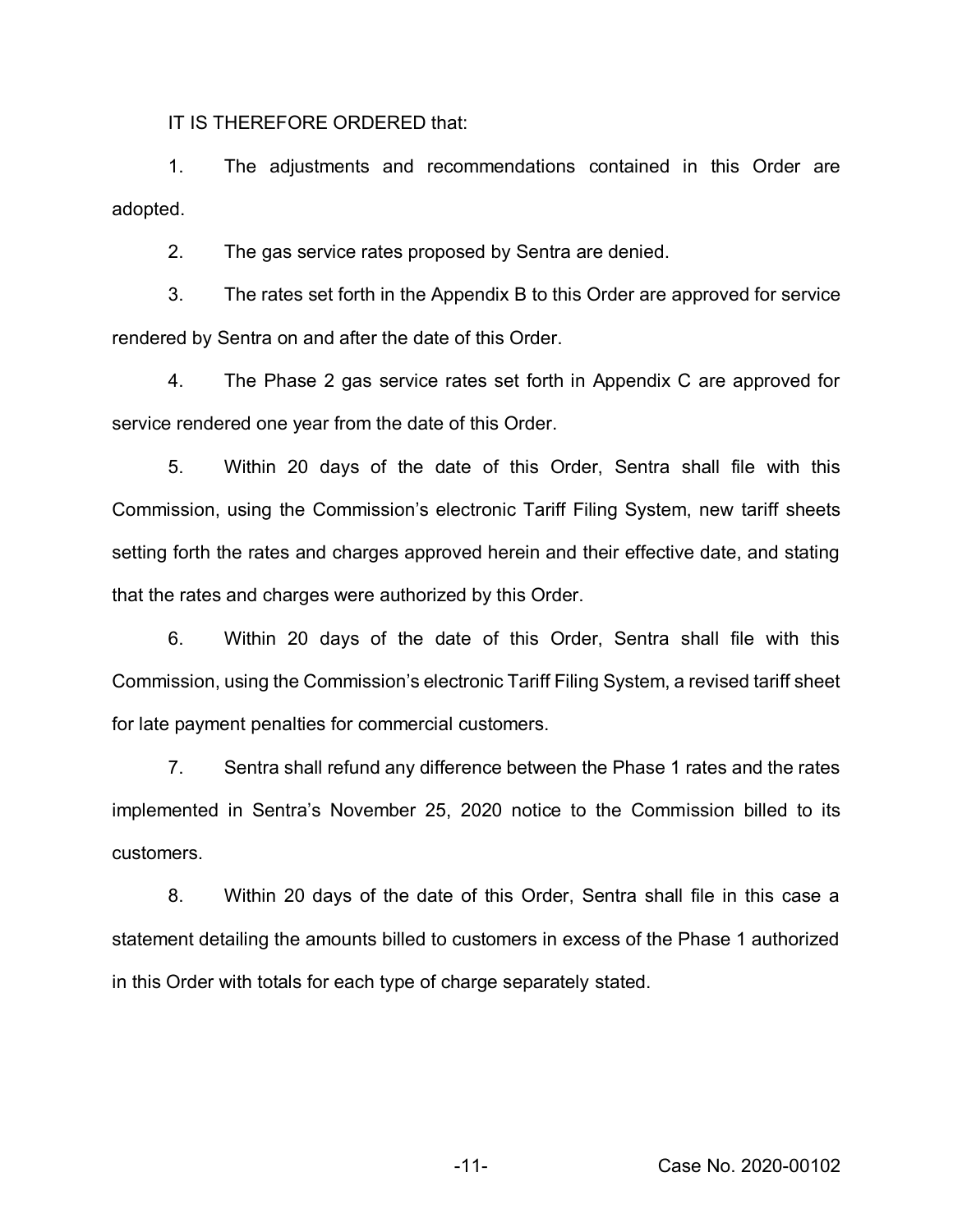9. One month prior to the effective date of the Phase 2 rates, Sentra Corporation shall publish a notice with the rate schedule as set forth in Appendix D to this Order.

10. This case is closed and removed from the Commission's docket.

# [REMAINDER OF PAGE INTENTIONALLY LEFT BLANK]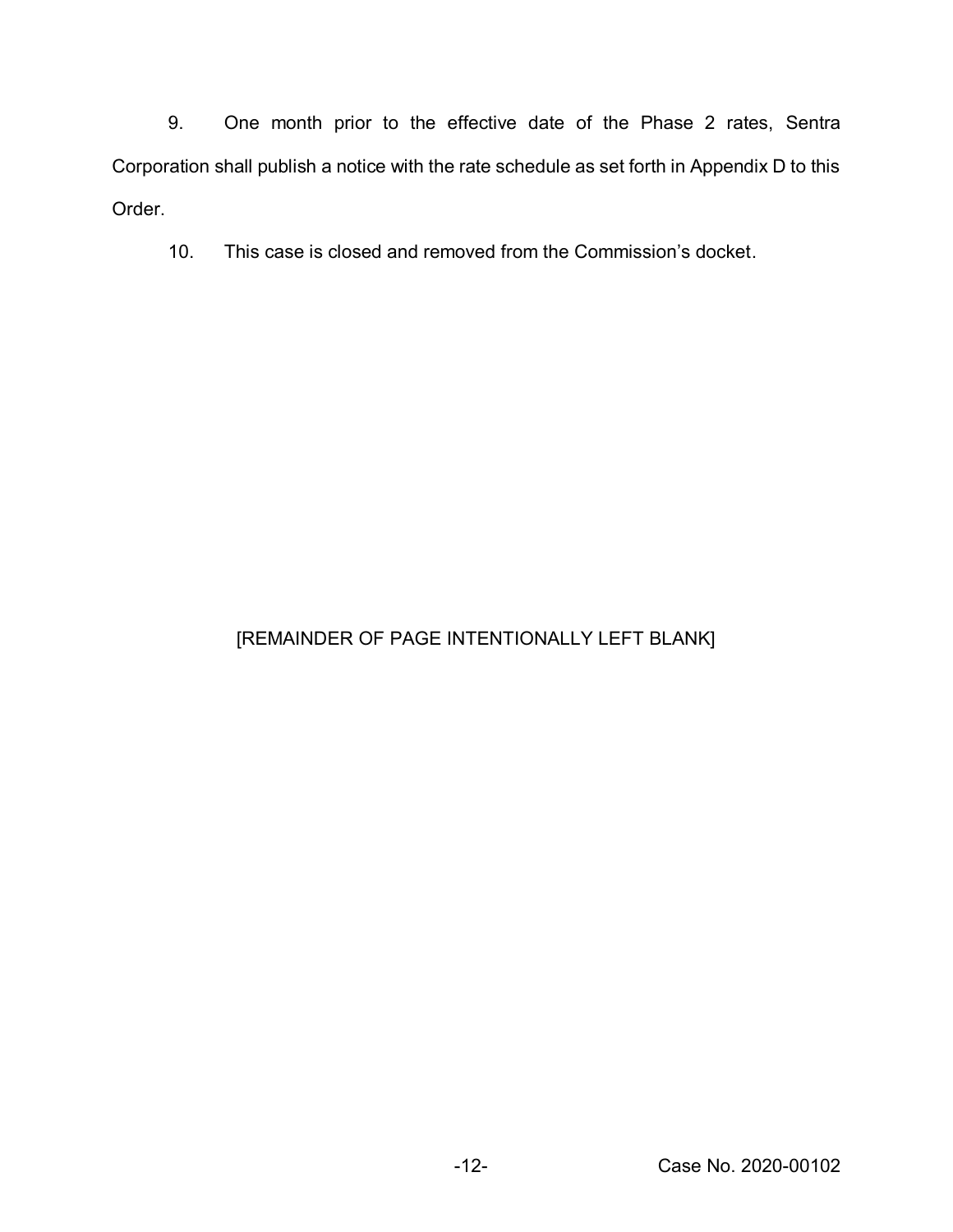By the Commission



ATTEST:

2 Bidwell

Executive Director

Case No. 2020-00102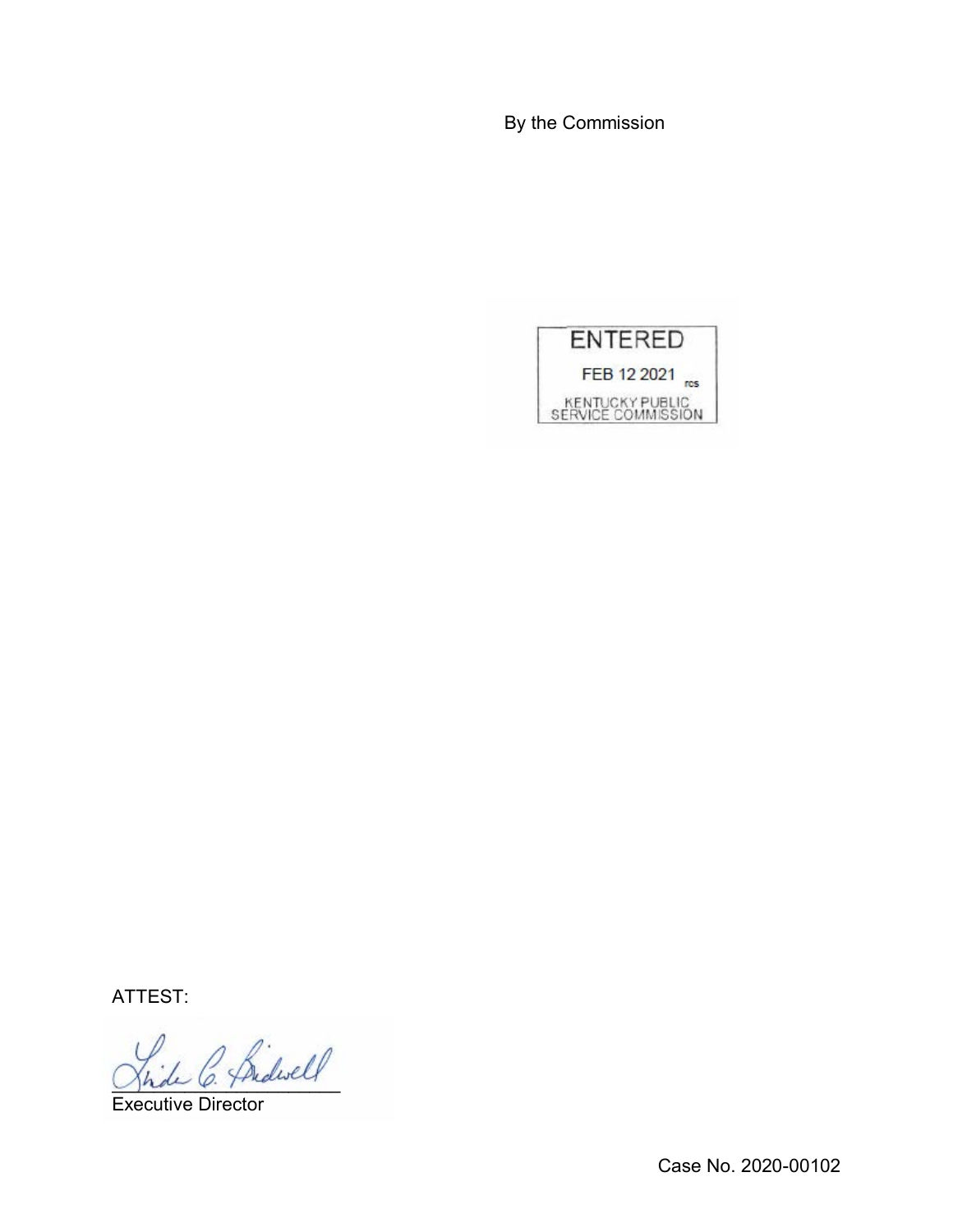# APPENDIX A

# APPENDIX TO AN ORDER OF THE KENTUCKY PUBLIC SERVICE COMMISSION IN CASE NO. 2020-00102 DATED FEB 12 2021

|                                                                 | 2019<br><b>Test Year</b> |            | Adjustment |    | (Ref.)                             | Staff<br>Pro Forma |    |                  |
|-----------------------------------------------------------------|--------------------------|------------|------------|----|------------------------------------|--------------------|----|------------------|
| <b>Operating Revenues</b><br>Sales of Gas                       | \$                       | 375,509    |            | \$ | 20,072<br>(139, 930)<br>(108, 935) | (A)<br>(B)<br>(C)  |    |                  |
| Service/Fee Income                                              |                          | 5,568      |            |    | (15, 509)<br>418                   | (D)                | \$ | 131,207<br>5,986 |
| <b>Management Fees</b>                                          |                          | 21,869     |            |    | (21, 869)                          | (E)<br>(B)         |    |                  |
|                                                                 |                          |            |            |    |                                    |                    |    |                  |
| <b>Total Operating Revenues</b>                                 |                          | 402,946    |            |    | (265, 753)                         |                    |    | 137,193          |
| Cost of Goods Sold                                              |                          |            |            |    |                                    |                    |    |                  |
| <b>Supervisor Wages</b>                                         |                          | 63,372     |            |    |                                    |                    |    | 63,372           |
| <b>Technician Wages</b>                                         |                          | 40,857     |            |    |                                    |                    |    | 40,857           |
| Payroll Taxes - Direct                                          |                          | 9,074      |            |    |                                    |                    |    | 9,074            |
| Payroll Reimb from Clay Gas                                     |                          | (60, 918)  |            |    | (14, 369)                          | (F)                |    |                  |
|                                                                 |                          |            |            |    | 75,287                             | (B)                |    |                  |
| <b>Cost of Natural Gas</b>                                      |                          | 234,238    |            |    | (233, 357)                         | (G)                |    | 881              |
| Job Supplies                                                    |                          | 4,774      |            |    |                                    |                    |    | 4,774            |
| Transport Fee - Clay Gas                                        |                          | 29,060     |            |    | (29,060)                           | (B)                |    |                  |
| <b>Total Cost of Goods Sold</b>                                 |                          | 320,457    |            |    | (201, 499)                         |                    |    | 118,958          |
| <b>Operating Expenses</b><br>Operation and Maintenance Expenses |                          |            |            |    |                                    |                    |    |                  |
| Salaries and Wages                                              |                          | 136,918    |            |    | 47,175                             | (H)                |    | 184,093          |
| Payroll Taxes - Office                                          |                          | 13,372     |            |    |                                    |                    |    | 13,372           |
| Insurance and Workman's Comp                                    |                          | 27,366     |            |    |                                    |                    |    | 27,366           |
|                                                                 |                          | 20,011     |            |    |                                    |                    |    | 20,011           |
| <b>Transportation Expense</b>                                   |                          | 9,853      |            |    |                                    |                    |    | 9,853            |
| Other Supplies & Software                                       |                          | 1,232      |            |    |                                    |                    |    |                  |
| Miscellaneous Expenses<br>Taxes & Licenses                      |                          | 1,628      |            |    | (194)                              | (1)                |    | 1,038<br>1,628   |
| Rent & Lease                                                    |                          | 7,305      |            |    |                                    |                    |    | 7,305            |
|                                                                 |                          | 40,033     |            |    |                                    |                    |    | 40,033           |
| Professional Expense                                            |                          | 4,050      |            |    |                                    |                    |    | 4,050            |
| Dues & Subscriptions<br>Repairs & Maintenance                   |                          | 125        |            |    |                                    |                    |    | 125              |
| Utilities                                                       |                          | 3,057      |            |    |                                    |                    |    | 3,057            |
| <b>Retirement Contribution Matching</b>                         |                          | 401        |            |    |                                    |                    |    | 401              |
|                                                                 |                          |            |            |    |                                    |                    |    |                  |
| <b>Total Operation and Maintenance Expenses</b>                 |                          | 265,351    |            |    | 46,981                             |                    |    | 312,332          |
| Amortization of Rate Case Expense                               |                          |            |            |    | 5,417                              | (J)                |    | 5,417            |
| Amortization                                                    |                          | 6,550      |            |    | $(6,443)$ (K)                      |                    |    | 107              |
| <b>Total Operating Expenses</b>                                 |                          | 271,901    |            |    | 45,955                             |                    |    | 317,856          |
| Net Operating Income                                            |                          | (189, 412) |            |    | (110, 209)                         |                    |    | (299, 621)       |
| <b>Discounts Earned</b>                                         |                          | 42         |            |    |                                    |                    |    | 42               |
| Revenue from Transmission Sales                                 |                          |            |            |    | 139,930<br>21,869                  | (B)<br>(B)         |    |                  |
|                                                                 |                          |            |            |    | 75,287<br>(29,060)                 | (B)<br>(B)         |    | 208,026          |
|                                                                 |                          |            |            |    |                                    |                    |    |                  |
| Income Available to Service Debt                                | \$                       | (189, 370) |            | \$ | 97,817                             |                    | \$ | (91, 553)        |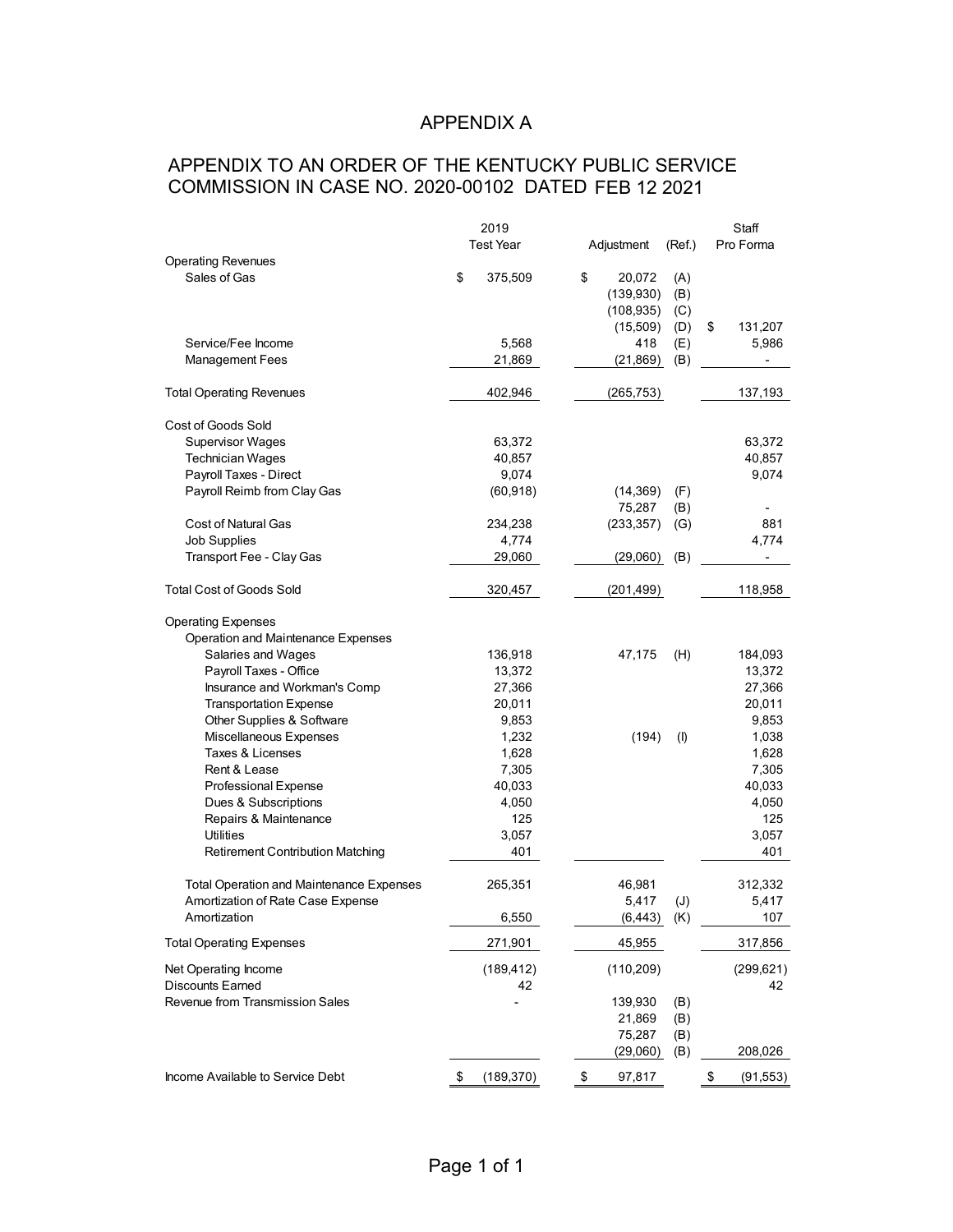# APPENDIX B

# APPENDIX TO AN ORDER OF THE KENTUCKY PUBLIC SERVICE COMMISSION IN CASE NO. 2020-00102 DATED FEB 12 2021

The following rates and charges are prescribed for the customers in the area served by Sentra Corporation. All other rates and charges not specifically mentioned herein shall remain the same as those in effect under the authority of the Commission prior to the effective date of this Order.

### **Monthly Gas Rates**

### Phase 1

| <b>Residential Customers</b><br><b>Customer Charge</b><br>All Mcf                              | \$9.888            | \$11.00 Minimum Bill<br>per Mcf |
|------------------------------------------------------------------------------------------------|--------------------|---------------------------------|
| Non-Residential<br><b>Customers</b><br><b>Customer Charge</b><br>First 50 Mcf                  | \$9.888            | \$25.00 Minimum Bill<br>per Mcf |
| Over 50 Mcf                                                                                    | \$7.888            | per Mcf                         |
| <b>Nonrecurring Charge</b><br><b>All Customers</b><br>Disconnection<br>Connection/Reconnection | \$44.00<br>\$44.00 |                                 |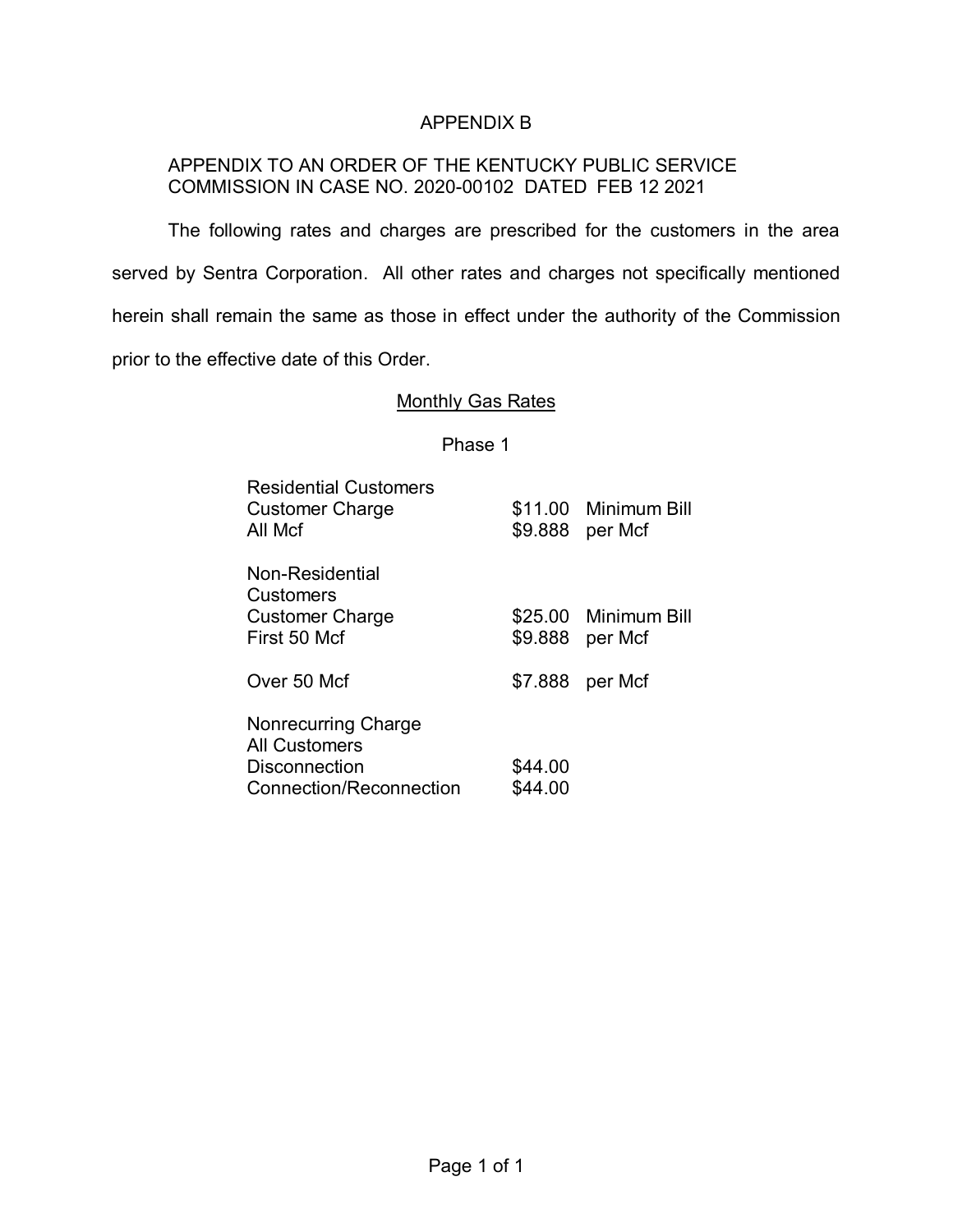# APPENDIX C

# APPENDIX TO AN ORDER OF THE KENTUCKY PUBLIC SERVICE COMMISSION IN CASE NO. 2020-00102 DATED FEB 12 2021

The following rates and charges are prescribed for the customers in the area served by Sentra Corporation on and after the first anniversary of the date of this Order. All other rates and charges not specifically mentioned herein shall remain the same as those in effect under the authority of the Commission prior to the effective date of this Order.

### Monthly Gas Rates

Phase 2

| <b>Residential Customers</b> |                  |                      |
|------------------------------|------------------|----------------------|
| <b>Customer Charge</b>       |                  | \$18.00 Minimum Bill |
| All Mcf                      | \$16.815 per Mcf |                      |

Non-Residential Customers First 50 Mcf \$16.815 per Mcf Over 50 Mcf  $$14.815$  per Mcf

Customer Charge **\$35.00 Minimum Bill**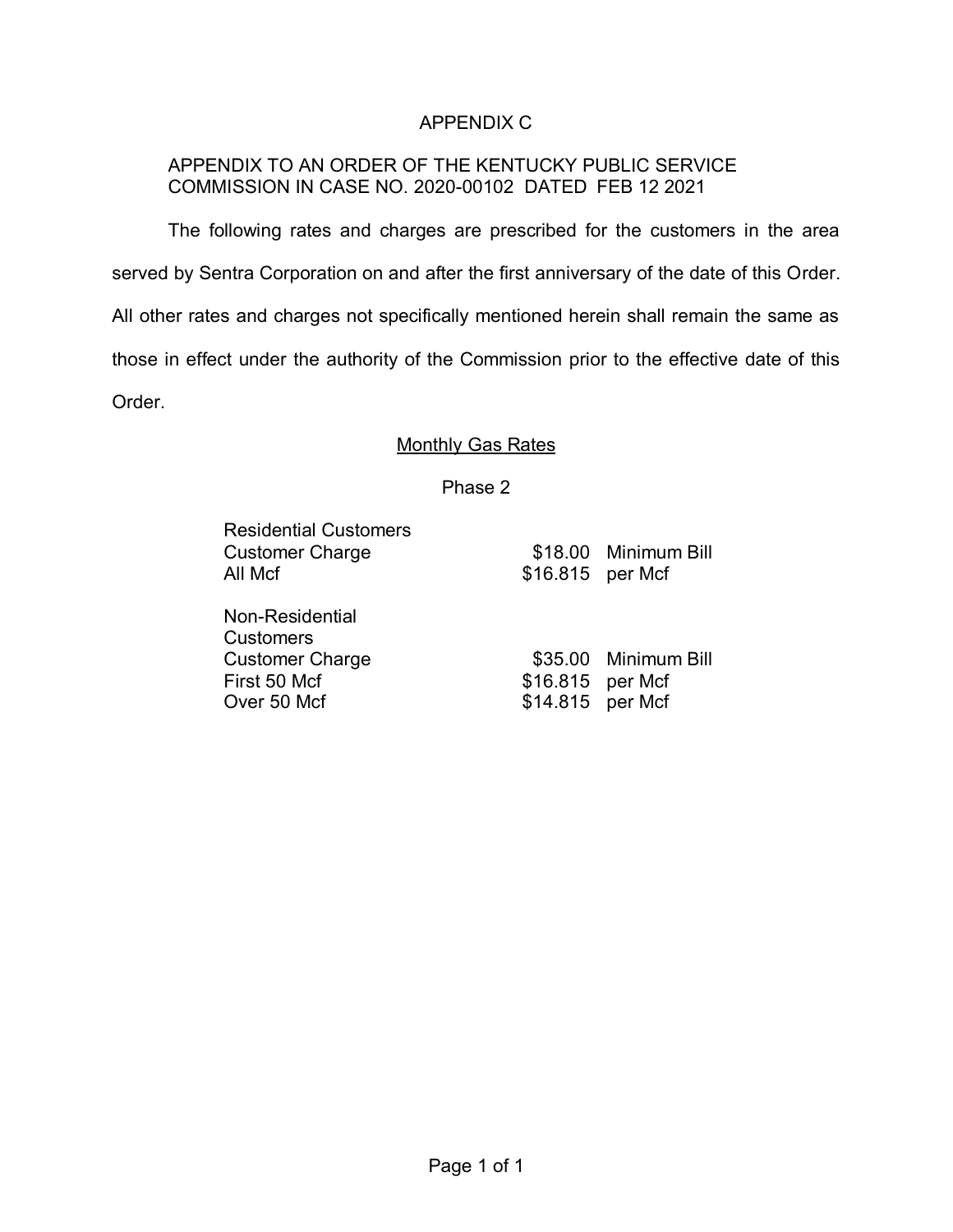# APPENDIX D

### APPENDIX TO AN ORDER OF THE KENTUCKY PUBLIC SERVICE COMMISSION IN CASE NO. 2020-00102 DATED FEB 12 2021

### NOTICE TO THE CUSTOMERS OF SENTRA CORPORATION

On April 14, 2020, the Kentucky Public Service Commission (PSC) accepted for filing Sentra Corporation's (Sentra) application requesting to increase its revenue from gas sales by \$181,621, approximately 74.70% increase. After performing a review of Sentra's application and records, the PSC Staff recommended that Sentra be granted an increase in gas service revenues of approximately \$155,178. In response to the PSC Staff Report of July 28, 2020, on August 10, 2020, Sentra requested the PSC approve the PSC Staff recommended revenue requirement and that Sentra be allowed to implement the revised rates but also notified Commission Staff of a potential error in Staff's calculation, resulting in an incorrect reduction of the revenue requirement of \$206,026. The Commission reviewed the information in the filing, agreed with Sentra, and established a revenue requirement of \$494,412, or a 276.82% increase. The Commission further found that the rates should be phased in and established that Phase 1 rates should be the rates recommended by Staff's Report. The following shows the impacts of the Phase 2 rates:

|                        |                      |                      | Dollar   | Percentage |
|------------------------|----------------------|----------------------|----------|------------|
| Residential            | Phase 1              | Phase 2              | Increase | Increase   |
| <b>Customer Charge</b> | \$11.00 Minimum Bill | \$18.00 Minimum Bill | \$7.00   | 63.64%     |
| Volumetric             | 9.888 Per Mcf        | 16.8150 Per Mcf      | 6.927    | 70.05%     |
| Non-Residential        |                      |                      |          |            |
| <b>Customer Charge</b> | 25.00 Minimum Bill   | 35.00 Minimum Bill   | \$10.00  | 40.00%     |
| First 50 Mcf           | 9.888 Per Mcf        | 16.8150 Per Mcf      | 6.927    | 70.05%     |
| Over 50 Mcf            | 7.888 Per Mcf        | 14.815 Per Mcf       | 6.927    | 87.82%     |

This filing may be examined at the offices of Sentra located at 112 Orchard Lane in Tompkinsville, Kentucky.

This filing may also be examined at the offices of the Public Service Commission located at 211 Sower Boulevard in Frankfort, Kentucky, Monday–Friday from 8:00 a.m.– 4:30 p.m. or on the PSC website at http://psc.ky.gov.

A copy of the PSC Staff report can be found at the following address: https://psc.ky.gov/pscscf/2020%20Cases/2020-00102//20200728\_STAFF\_REPORT.pdf